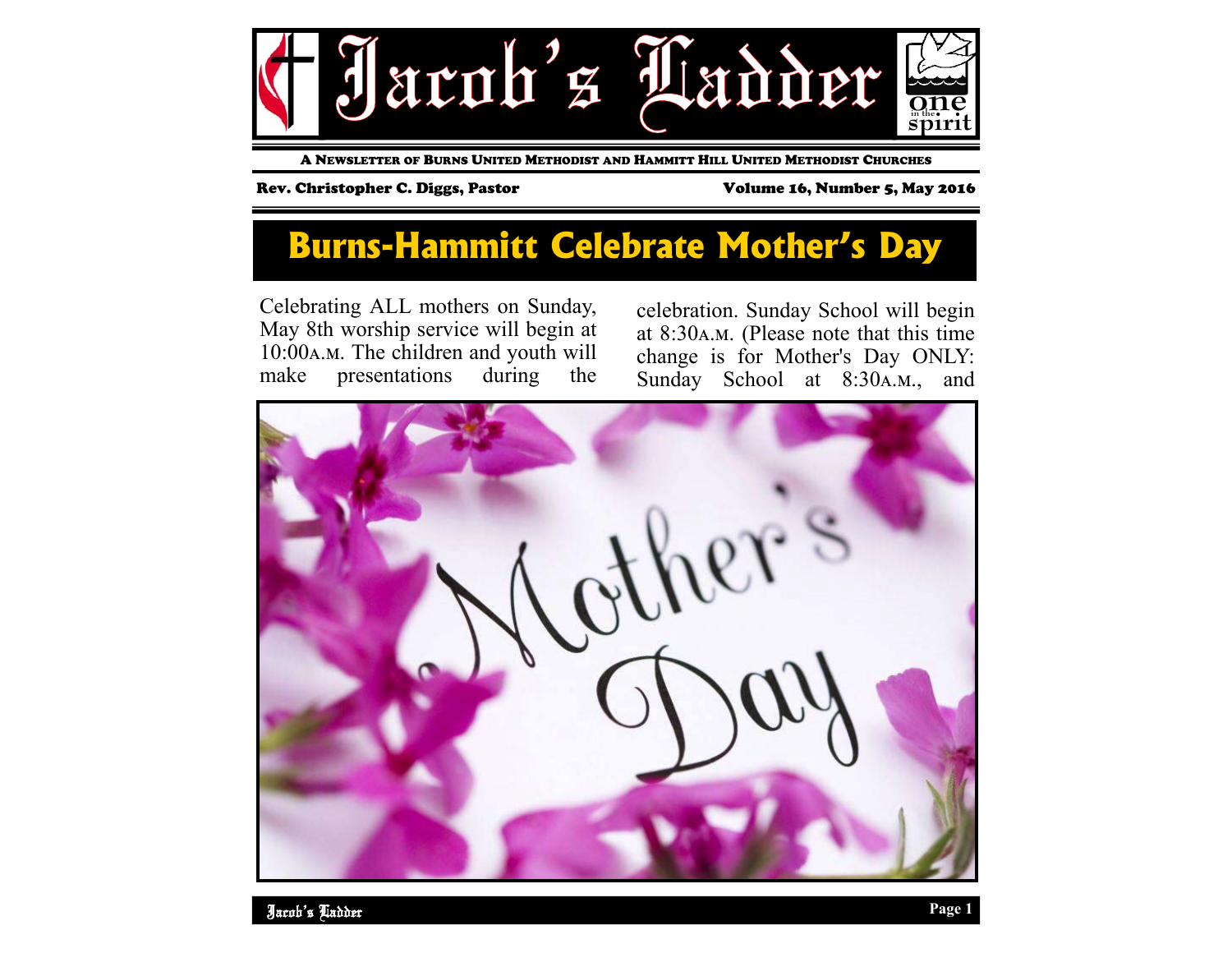### Worship at  $10:00A.M.$ )

Associate Minister Laura Gillom will also be presenting plaques to Mrs. Arletha Collins and Mrs. Annie Lee Burt, recognizing them as Mothers of the Year. A graphic of the plaques is presented below.

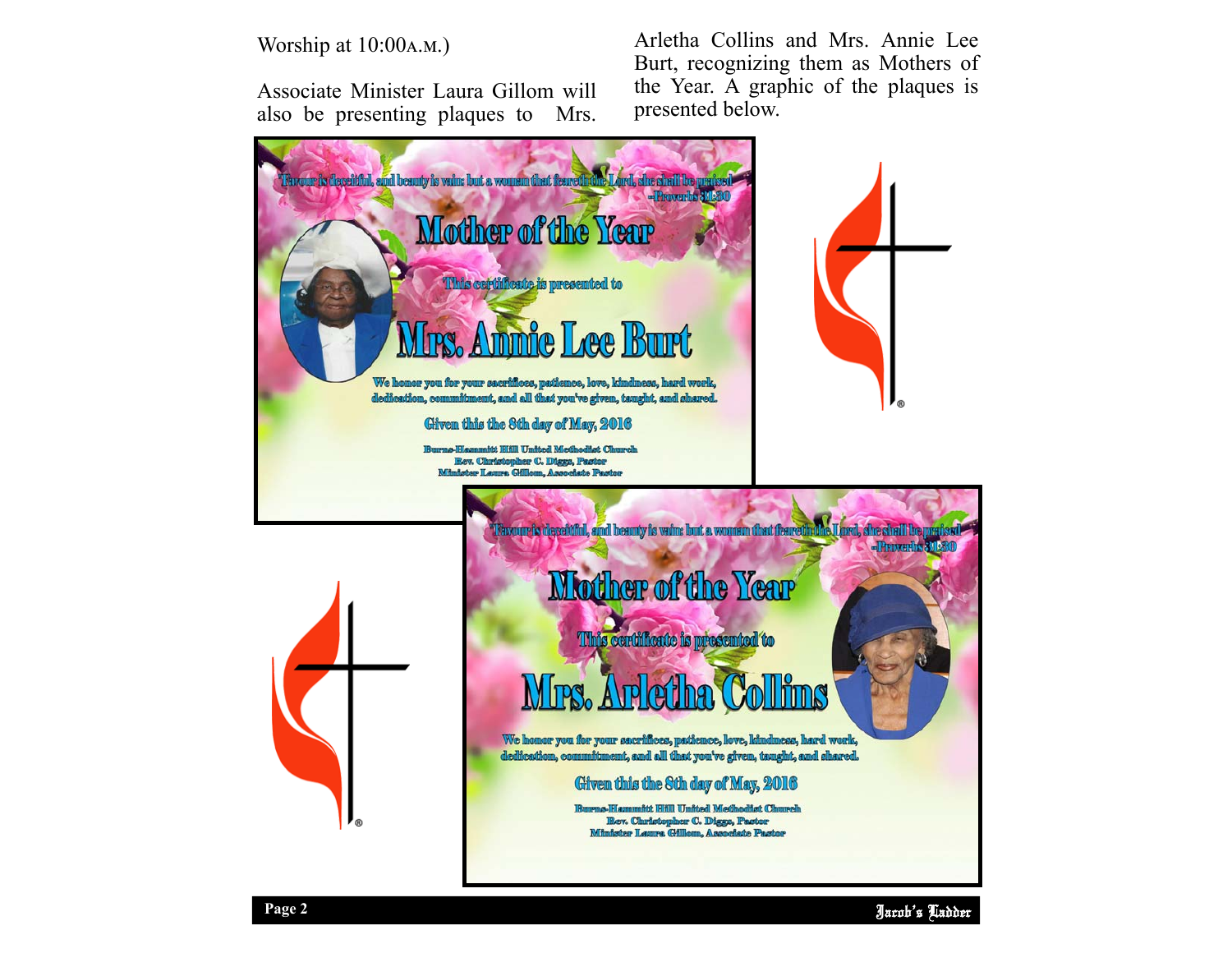# **New Burns-Hammitt Officers Sworn In**



**PICTURED ABOVE:** On Sunday, May 7, 2016, Burns-Hammitt Hll UMC held an inauguration service for its new officers, swearing them in on that date.



**PICTURED HERE:** One more look at Burns-Hammitt youth conducting Easter Service at Hammitt on March 27, 2016.